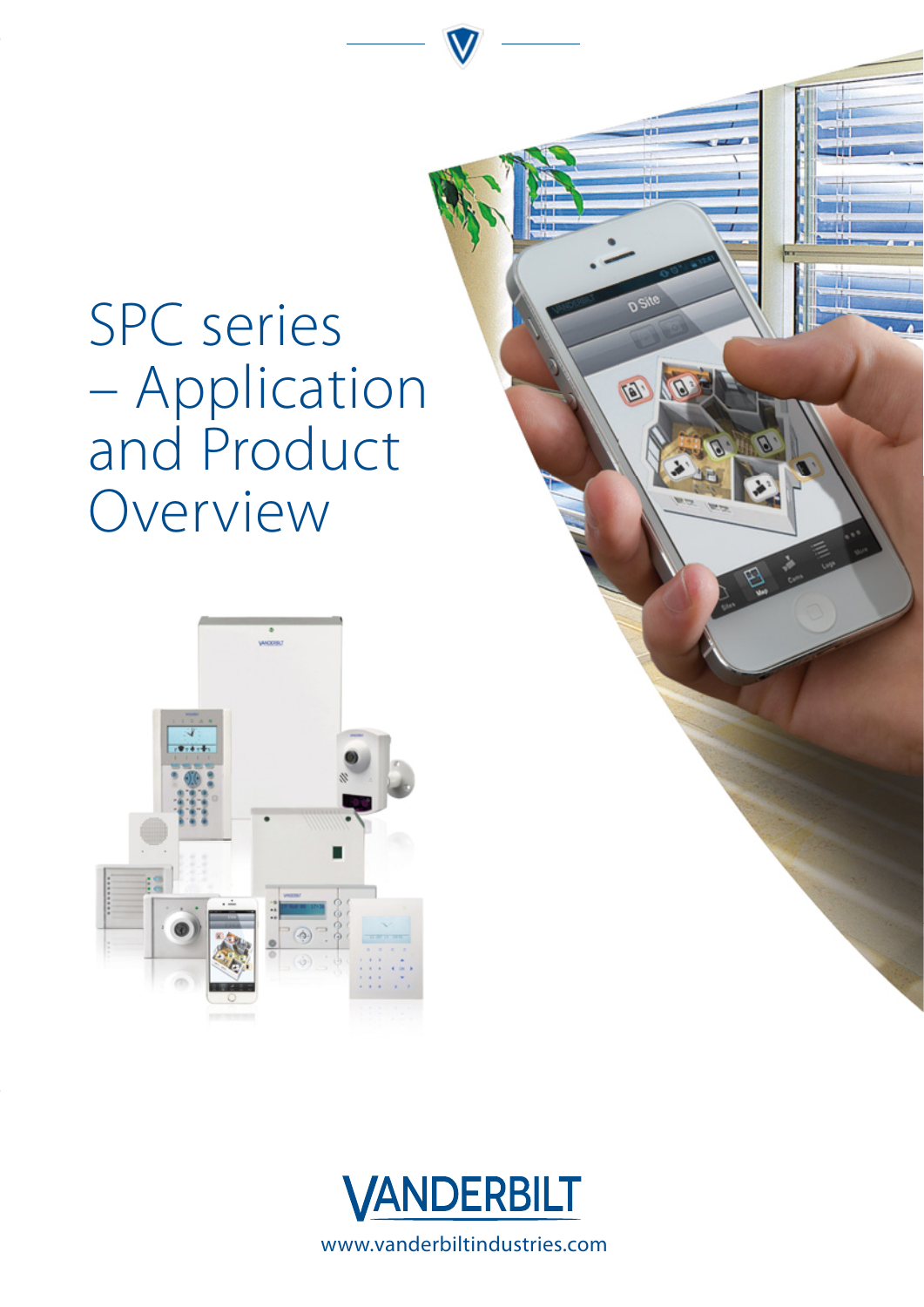# SPC series – Application and Product Overview

# **VANDERBILT**



Small sized applications with stand-alone intrusion system connected to a Central Monitoring Station (CMS) – small convenience store or residential

#### **Intrusion products for this example:**

PDM-I12: Passive infrared motion detector

**AD700:** Glass break detector

**SPCK421:** LCD keypad with card reader

**CCMS2010:** Compact IP Camera WIFI

**SPC4000:** Intrusion control panel (wired and wireless) for small applications

Medium sized applications with multi-area intrusion system and connection to own control room – large supermarket with warehouse

### **Intrusion products for this example:**

**PDM-I12:** Passive infrared motion detector

**PDM-I18T:** Passive infrared motion detector with real-time antimask surveillance

**AD700:** Glass break detector

**GM730:** Seismic detector

**SPCK620:** LCD comfort keypad with large display

**SPC5000:** Intrusion control panel (wired and wireless) for medium till large applications

### Large and/or high-risk applicatins with multi-site intrusion system and central/remote monitoring – commercial bank

#### **Intrusion products for this example:**

**PDM-IXx18T:** Dual detector with real-time antimask surveillance

**UP370T:** Ultrasonic and passive infrared motion detector with antimask

**GM775:** Seismic detector

**SPCK623:** LCD comfort keypad with audio and card reader

**SPC6000:** Intrusion control panel (wired and wireless) for large and/or high-risk applications







|                                     | SPC Series 4000            | SPC Series 5000                                 | SPC Series 6000                     |
|-------------------------------------|----------------------------|-------------------------------------------------|-------------------------------------|
| Areas                               | $\overline{4}$             | 16                                              | 60                                  |
| Keypads                             | $\overline{4}$             | 16                                              | 32                                  |
| Wired / wireless zones (min.  max.) | 8.32/8.32                  | 8.128/16.120                                    | 8.512/16.120                        |
| Outputs (min.  max.)                | 6.30                       | 6.128                                           | 6.512                               |
| Users (max.)                        | 100                        | 500                                             | 2500                                |
| X-BUS devices                       | 11                         | 48                                              | 128                                 |
| X-BUS ports / loop capability       | 1 / None                   | $2$ / yes                                       | 2 / yes                             |
| Doors (entry/entry-exit)            | 4/2                        | 32/16                                           | 64/32                               |
| Log events Intrusion / Access       | 1000/1000                  | 10000 / 10000                                   | 10000 / 10000                       |
| Calendars                           | $\overline{4}$             | 32                                              | 64                                  |
| Web-Server                          | integrated                 | integrated                                      | integrated                          |
| Ethernet                            | SPC43xx                    | SPC53xx                                         | SPC63xx                             |
| Voice assistance and verification   | Supported                  | Supported                                       | Supported                           |
| Verification zones                  | $\overline{4}$             | 8                                               | 32                                  |
| Individual language for users       | Supported                  | Supported                                       | Supported                           |
| <b>Banking functions</b>            | Supported                  | Supported                                       | Supported                           |
| Cabinet (max. battery size)         | Plastic/Metal<br>(G2:7 Ah) | Metal<br>(G2:7 Ah)<br>G3: 17 Ah<br>G5: 2x27 Ah) | Metal<br>(G3: 17 Ah<br>G5: 2x27 Ah) |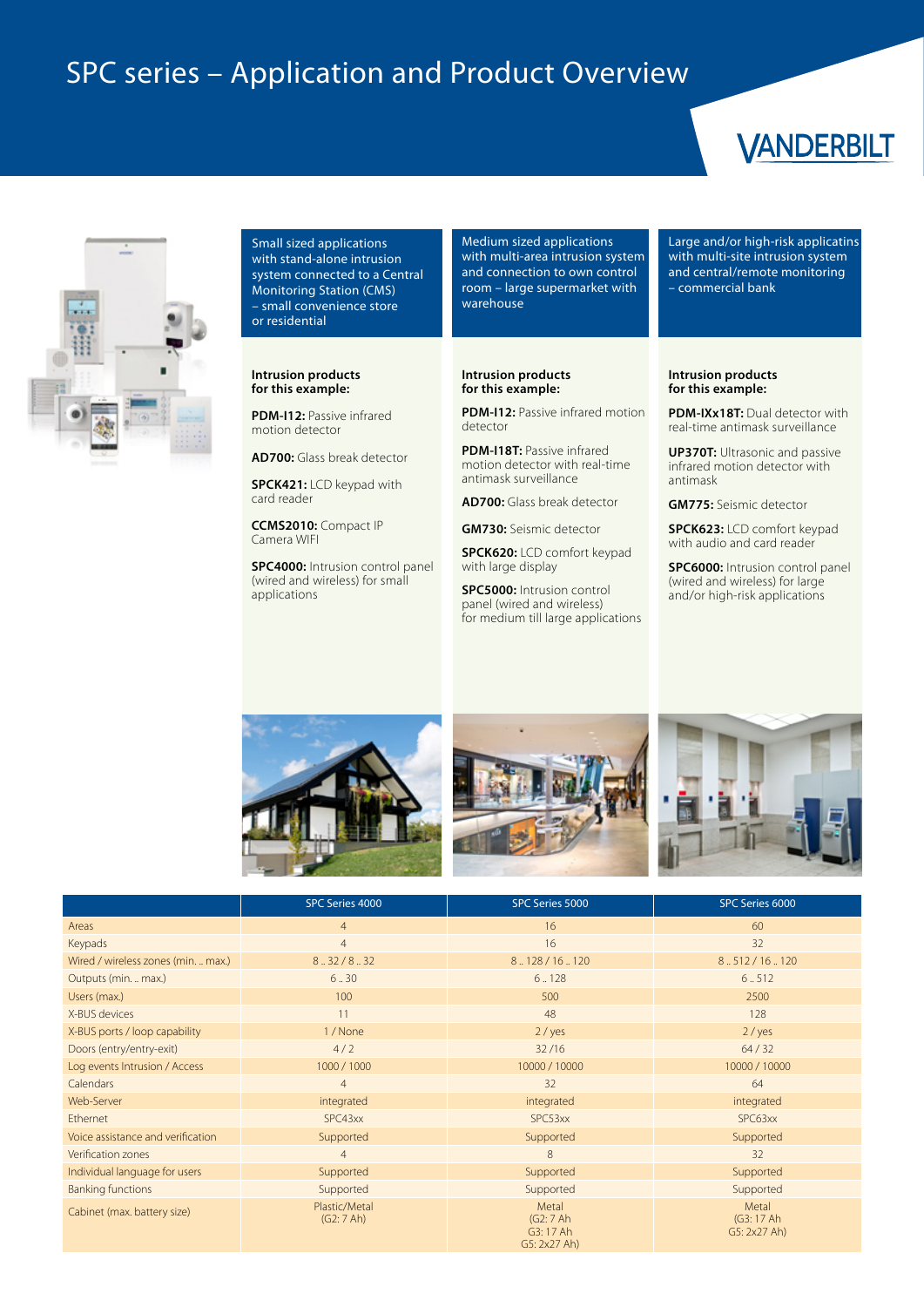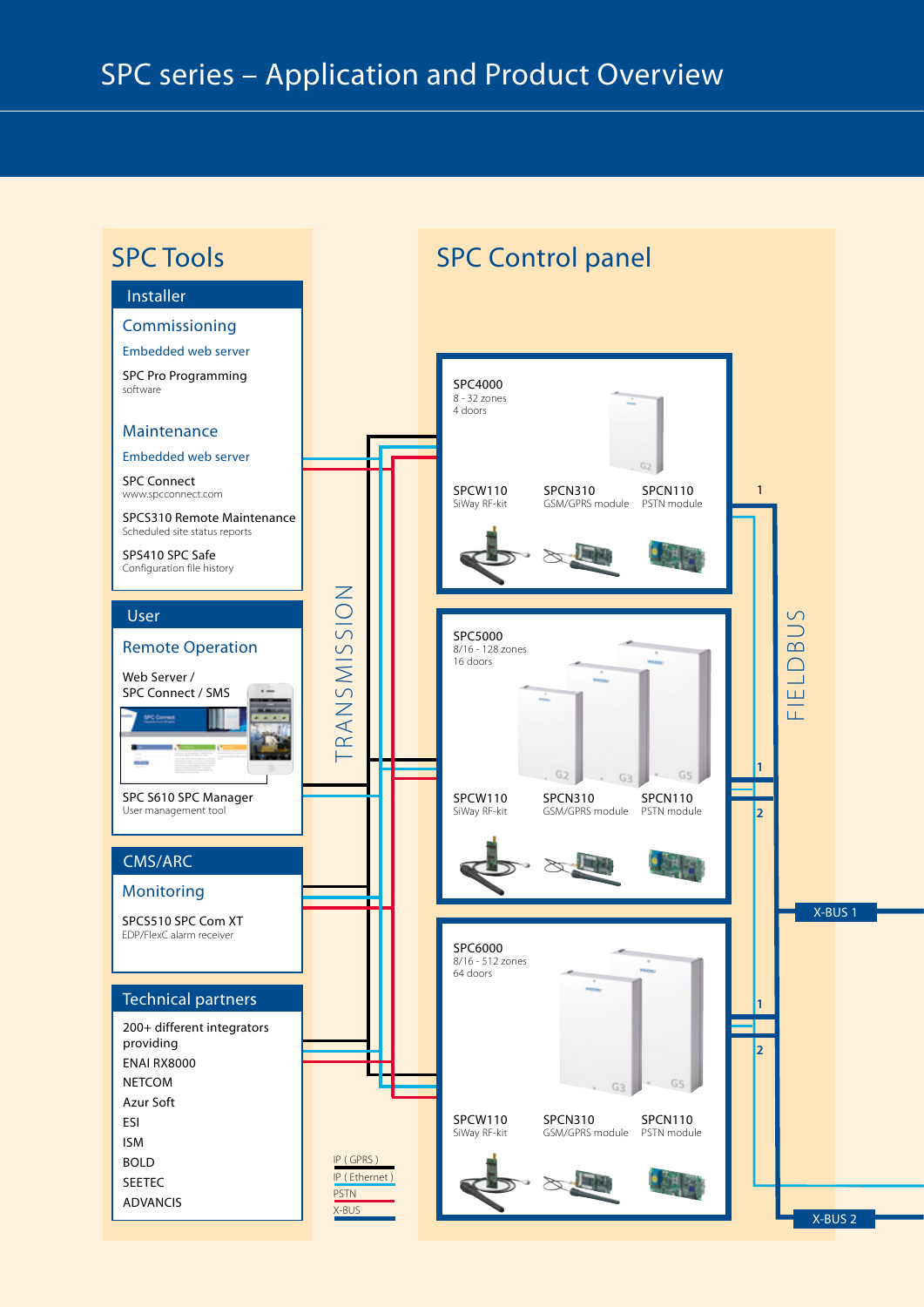

Loop

V Ä ĝ **I** I  $\sqrt{2}$  $\overline{I}$ 

## Detector Portfolio

PDM-Ixx MAGIC PIR/Dual detector

GM7xx Seismic detector

AD700 Glass break detector



### Wired detection Wireless detection Fire warning IMKW6-10

Wireless magnet contact IR160W6-10 Wireless PIR detector



#### SPCE652 Expander 8 inputs, 2 outputs, back tamper

SPCE452 Expander 8 outputs, back tamper

SPCW130 SiWay expander

**max.** 400 m

# SPC Peripherals

### Operation

SPCK620 LCD comfort keypad SPCK623 LCD comfort keypad with audio and card reader SPCE120 Indication expander with card reader SPCE110 Key switch expander SPCK420 LCD keypad SPCK421 LCD keypad with card reader Door Control Power Supplies SPCW112 SiWay RF module universal for SPCK42x SPCW114 SiWAY RF module for SPCK52x SPCK52x Compact keypad with audio and opt. card reader

### Verification

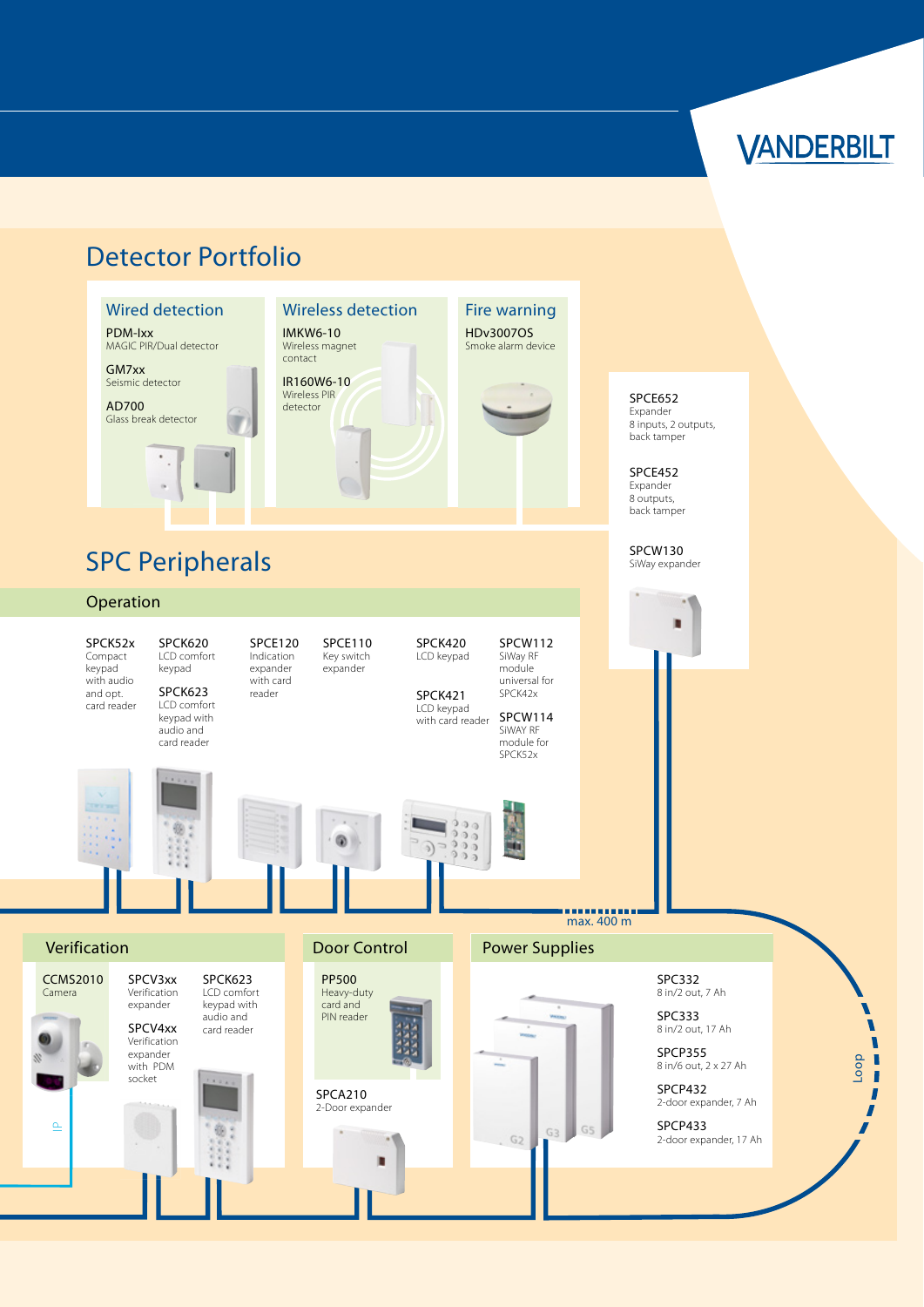# Order information

# VANDERBILT

|                                                                                        | <b>Type</b>    | <b>Article Number</b> | <b>Dimensions</b>              | Weight     |
|----------------------------------------------------------------------------------------|----------------|-----------------------|--------------------------------|------------|
|                                                                                        |                |                       | $(B \times H \times T)$ in mm) |            |
| Intrusion control panel, 8-32 zones, RF, G2 housing, plastic cover                     | SPC4221.220-L1 | V54541-C113-A100      | 270 x 365 x 91                 | 3.700 kg   |
| Intrusion control panel with IP, G2-housing, metal base, plastic cover                 | SPC4320.220-L1 | V54541-C114-A100      | 270 x 365 x 91                 | 3.700 kg   |
| Intrusion control panel, 8-32 zones, Ethernet, G2 metal housing                        | SPC4320.320-L1 | V54541-C109-B100      | 264 x 357 x 81                 | 4.500 kg   |
| Intrusion control panel, 8-128 zones, Ethernet, G2 metal housing                       | SPC5320.320-L1 | V54541-C106-B100      | 264 x 357 x 81                 | 4.500 kg   |
| Intrusion control panel, 8-128 zones, Ethernet, G3 metal housing                       | SPC5330.320-L1 | V54541-C107-B100      | 326 x 415 x 114                | 6.400 kg   |
| Intrusion control panel, 16-128 zones, Ethernet, G5 metal housing                      | SPC5350.320-L1 | V54541-C117-A100      | 498 x 664 x 157                | 18.600 kg  |
| Intrusion control panel, 8-512 zones, Ethernet, G3 metal housing                       | SPC6330.320-L1 | V54541-C105-C100      | 326 x 415 x 114                | 6.400 kg   |
| Intrusion control panel, 16-512 zones, Ethernet, G5 metal housing                      | SPC6350.320-L1 | V54541-C118-A100      | 498 x 664 x 157                | 18.600 kg  |
| Smart PSU with I/O-expander, G2 metal housing                                          | SPCP332.300    | V54545-C102-A100      | 264 x 357 x 81                 | 4.700 kg   |
| Smart PSU with I/O-expander, G3 metal housing                                          | SPCP333.300    | V54545-C101-A100      | 326 x 415 x 114                | 6.500 kg   |
| Smart PSU with I/O-expander, G5 metal housing                                          | SPCP355.300    | V54545-C105-A100      | 498 x 664 x 157                | 18.400 kg  |
| Smart PSU with 2-door expander, G2 metal housing                                       | SPCP432.300    | V54545-C103-A100      | 264 x 357 x 81                 | 4.700 kg   |
| Smart PSU with 2-door expander, G3 metal housing                                       | SPCP433.300    | V54545-C104-A100      | 326 x 415 x 114                | 7.400 kg   |
| LCD keypad, 2x16 characters                                                            | SPCK420.100    | V54543-F101-A100      | $148 \times 85 \times 33$      | $0.210$ kg |
| LCD keypad, 2x16 characters, card reader                                               | SPCK421.100    | V54543-F102-A100      | 148 x 85 x 33                  | 0.210 kg   |
| <b>LCD</b> comfort keypad                                                              | SPCK620.100    | V54543-F110-A100      | 112 x 185 x 28                 | $0.380$ kg |
| LCD comfort keypad with audio/card reader                                              | SPCK623.100    | V54543-F111-A100      | $112 \times 185 \times 28$     | 0.380 kg   |
| Compact keypad with graphical display and audio                                        | SPCK520.100-N  | V54543-F115-A100      | $110 \times 150 \times 18$     | 0.250 kg   |
| Compact keypad with graphical display, card reader and audio                           | SPCK521.100-N  | V54543-F116-A100      | $110 \times 150 \times 18$     | 0.250 kg   |
| Key switch expander                                                                    | SPCE110.100    | V54542-F104-A100      | $112 \times 92 \times 38$      | $0.270$ kg |
| Indication expander with card reader                                                   | SPCE120.100    | V54542-F105-A100      | 112 x 92 x 28                  | 0.190 kg   |
| Expander, 8 relays, back tamper                                                        | SPCE452.100    | V54542-F107-A100      | 200 x 153 x 47                 | 0.400 kg   |
| Expander, 8 input / 2 output, back tamper                                              | SPCE652.100    | V54542-F106-A100      | $200 \times 153 \times 47$     | 0.350 kg   |
| Expander with 8 analysed inputs / 2 outputs                                            | SPCE651.100    | V54542-F102-A100      | 200 x 153 x 47                 | 0.350 kg   |
| Audio expander with 4 inputs and 1 output                                              | SPCV340.000    | V54542-F108-B100      | 106 x 141x42                   | 0.370 kg   |
| Audio expander with 4 input and 1 line output                                          | SPCV341.000    | V54542-F109-B100      | 106 x 141 x 42                 | 0.370 kg   |
| Audio satellite                                                                        | SPCV310.000    | V54542-F120-A100      | 106 x 141 x 42                 | 0.370 kg   |
| Combi audio expander for MAGIC motion detectors with 4 inputs and 1 output SPCV440.000 |                | V54542-F118-A100      | $106 \times 261 \times 42$     | $0.580$ kg |
| Combi audio satellite for MAGIC motion detectors                                       | SPCV410.000    | V54542-F119-A100      | 106 x 261 x 42                 | 0.580 kg   |
| 2-Door expander                                                                        | SPCA210.100    | V54547-A101-A100      | 200 x 153 x 47                 | 0.360 kg   |
| SiWay RF-expander                                                                      | SPCW130.100    | V54554-F101-A100      | 200 x 153 x 47                 | 0.340 kg   |
| SiWay RF kit for panel (metal housing)                                                 | SPCW110.000    | V54554-B101-A100      | 50 x 22 x 20                   | 0.050 kg   |
| SiWay RF module universal (SPCK420/421)                                                | SPCW112.000    | V54554-B103-A100      | 50 x 22 x 20                   | 0.010 kg   |
| SiWAY RF module for SPCK52x                                                            | SPCW114.000    | V54554-B104-A100      | $50 \times 22 \times 20$       | $0.010$ kg |
| <b>PSTN module V90</b>                                                                 | SPCN110.000    | V54550-B101-A100      | 90 x 38 x 25                   | $0.050$ kg |
| GSM module incl. antenna                                                               | SPCN310.000    | V54550-B102-A100      | 90 x 38 x 25                   | 0.030 kg   |
| External antenna kit for GSM / wireless module                                         | SPCW101.000    | V54559-B101-A100      | 200(L)                         | $0.090$ kg |
| <b>SPC Fast Programmer</b>                                                             | SPCX410.000    | V54559-B102-A100      | 91 x 32 x 17                   | 0.040 kg   |
| <b>Back tamper kit G3-cabinet</b>                                                      | SPCY130.000    | V54559-B116-A100      | n.a.                           | $0.060$ kg |
| <b>SPC Remote Maintenance server SW</b>                                                | SPCS320.000    | V54549-F102-A100      | n.a.                           | n.a.       |
| <b>SPC Safe software</b>                                                               | SPCS410.000    | V54549-F101-A100      | n.a.                           | n.a.       |
| <b>SPC Manager software</b>                                                            | SPCS610.000    | V54549-F103-A100      | n.a.                           | n.a.       |
| <b>Standard License for SPC Manager</b>                                                | SPCS610.200    | V54549-F107-A100      | n.a.                           | n.a.       |
| <b>Advanced License for SPC Manager</b>                                                | SPCS610.300    | V54549-F105-A100      | n.a.                           | n.a.       |